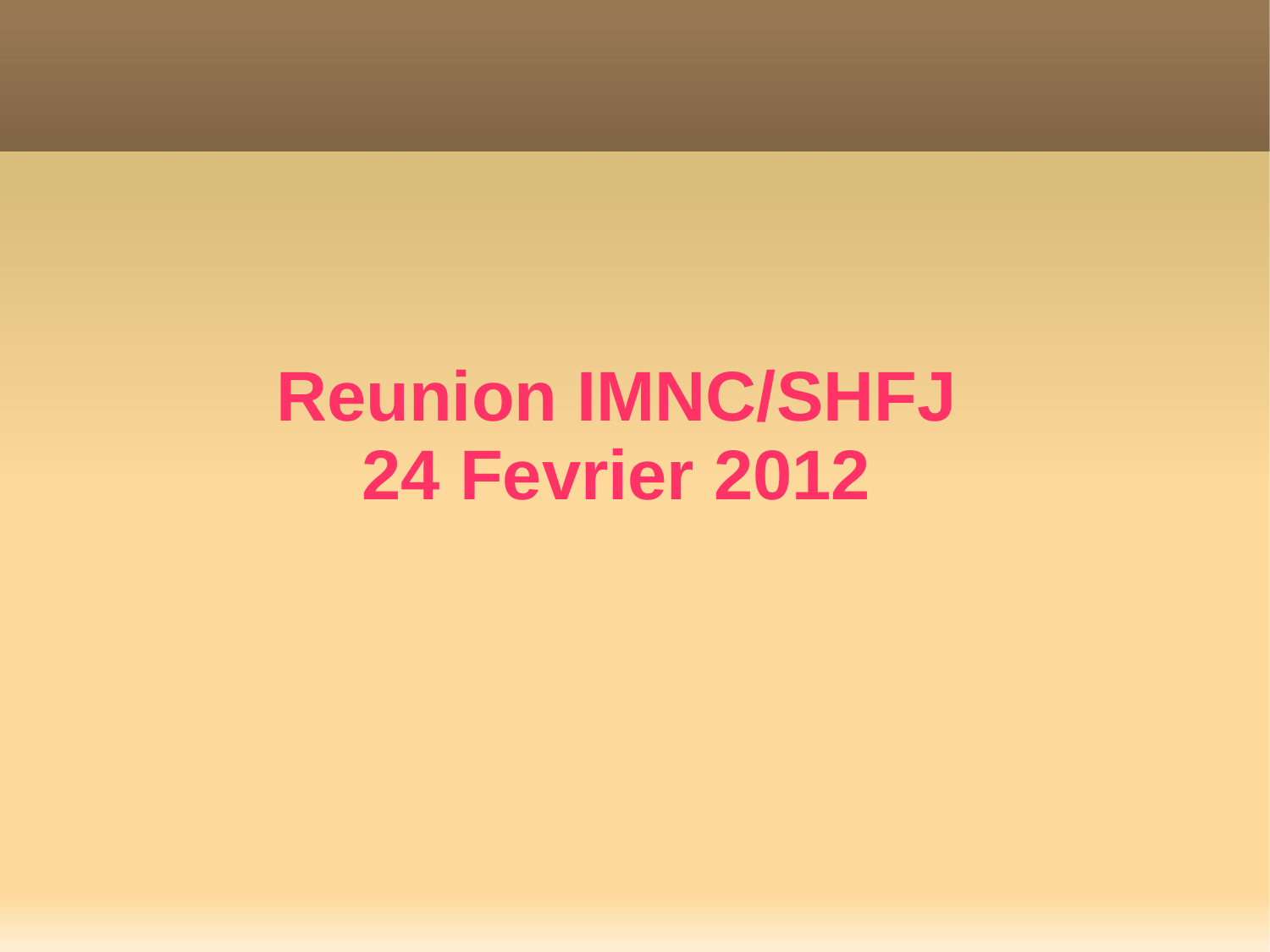## **Dielectric-dielectric surface**



- 4 parameters: Reflectivity, Specular Lobe, Specular Spike, Back-scatter (Lambertian is implicit)
- **Default Reflectivity is 1.**
- **Surface finish: polished and ground**
- **Polished interface: no surface needs to be specified**

(only 2 media Rindex)



- Ground interface: If not 100% Lambertian (diffuse), you can simulate specular and ultimate back-scatter.
- Not all rough surfaces are perfect lambertian reflectors, but it is a good approximation if surface characteristics are unknown (Geant4 Developper guide).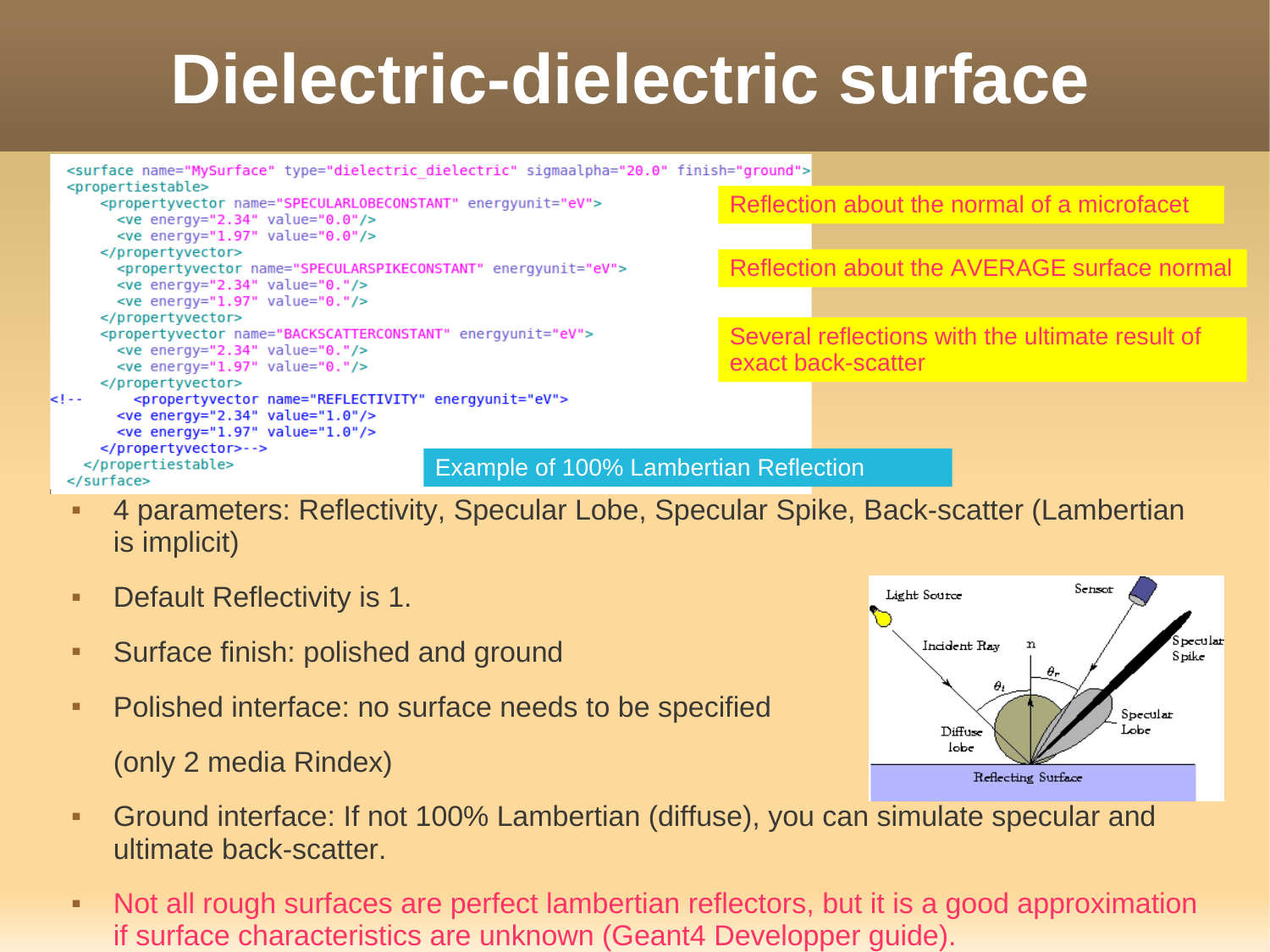# **SigmaAlpha dependence**



The surface normals micro-facets are distributed around the average surface normal, following a normal distribution with standard deviation:

α

σ

Difference is  $\sim$  5% 5.5% T 4.3% R 3.9% A

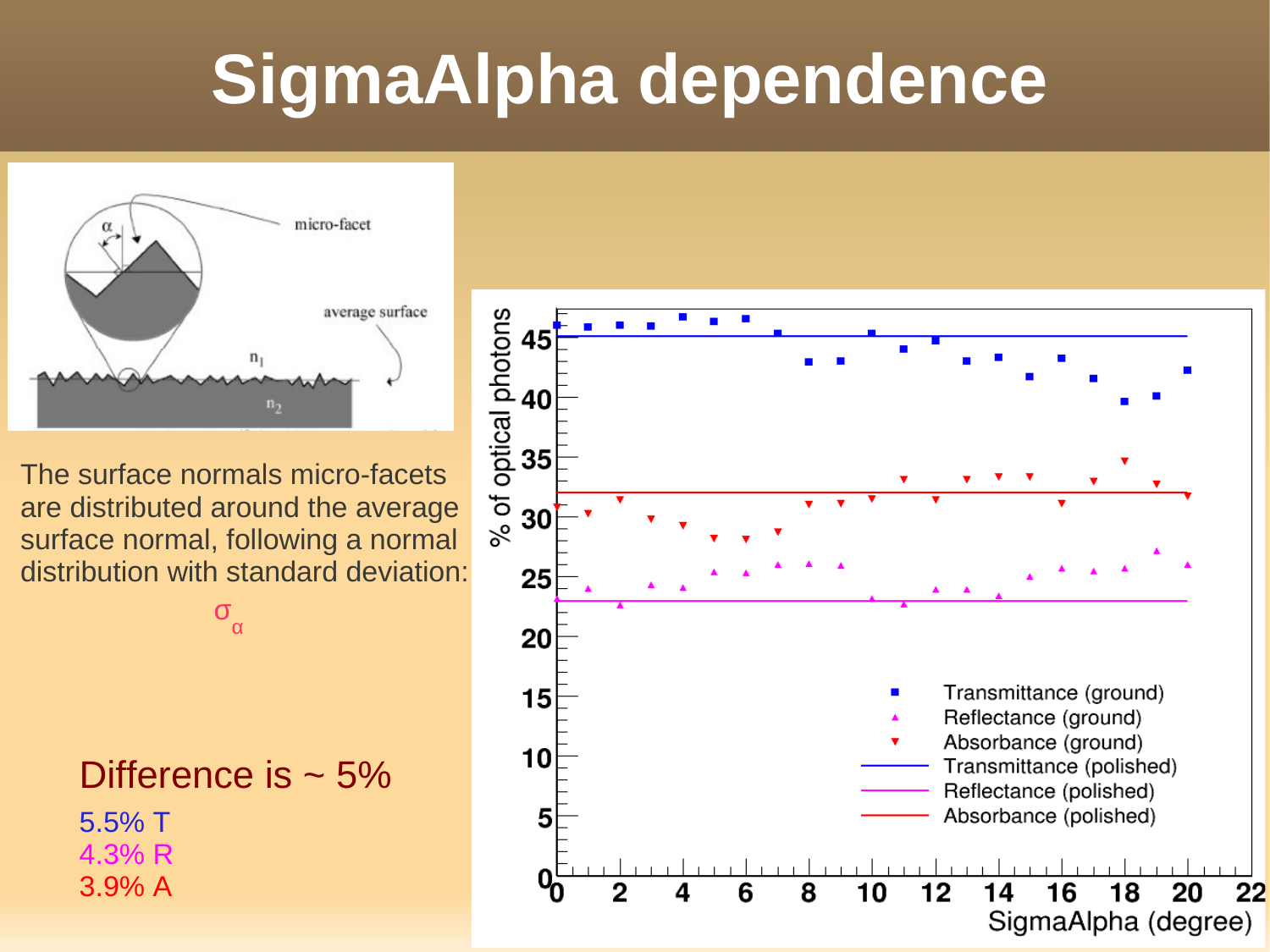# **hgate Physics Models**

- Version 3 du code hGate (J. Bert)
- **Physics Models for EM: Standard and** Livermore (low energy electron and gamma)
	- Livermore models for γ, e- below 1 GeV
	- Standard models above 1 GeV
- **Standard Compton scattering: interaction of a** high energy photon with an electron ==> Klein-Nishina formula: differential cross section.
- Standard Photo Electric Effect (ejection of an electron from a material after a photon has been absorbed by that material): Parameterized formula (Biggs et al – Sandia Tables)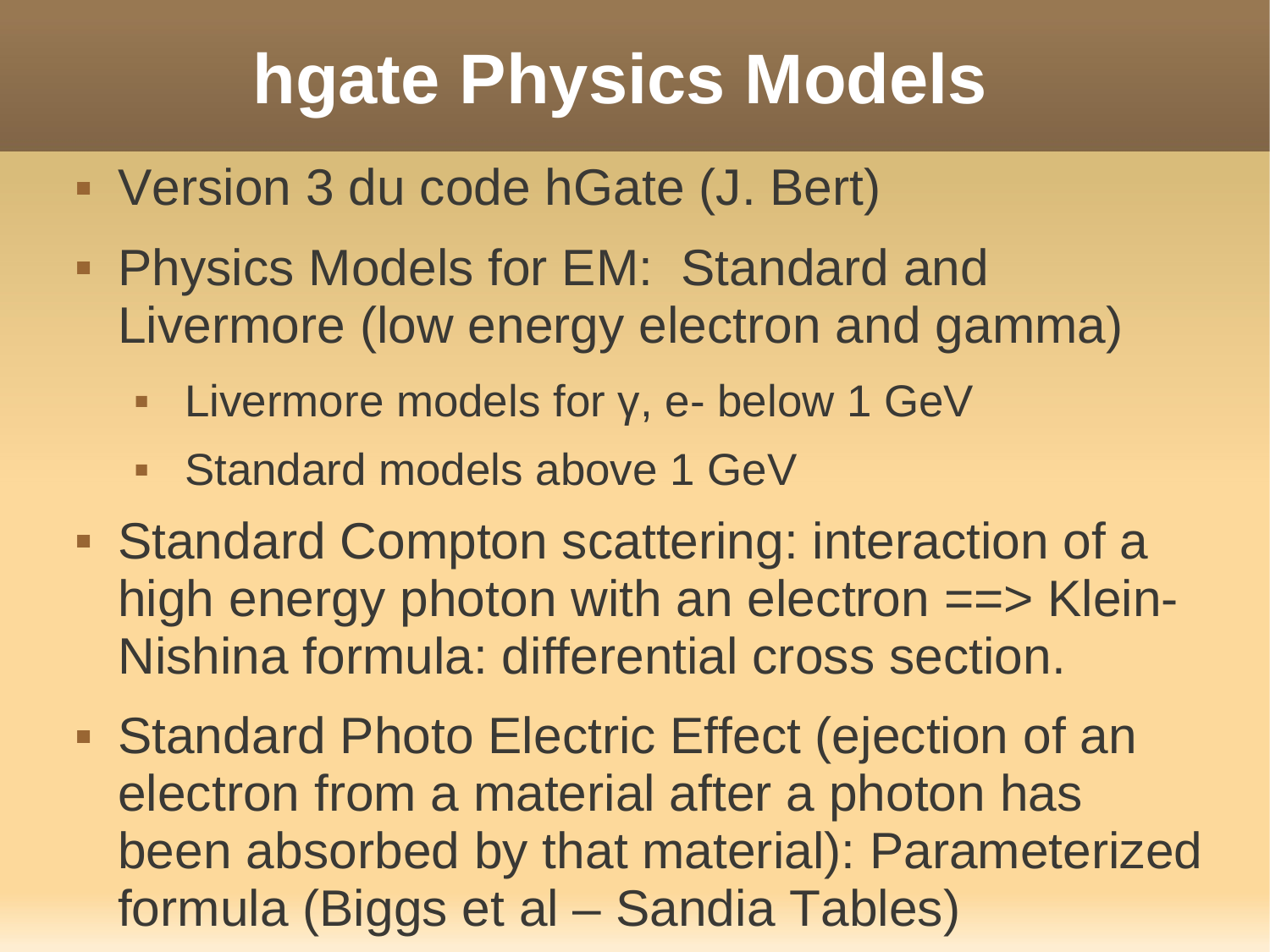# **Livermore Low Energy Model**

- Based on the Livermore database (experimental data parameterisations) developed by the Lawrence Livermore National Laboratory.
- **Rayleigh Scattering: Angular distribution**  $\Phi(E,\theta)$ =[1+cos2( $\theta$ )] F2(q), where F(q) is the energydependent form factor (LLNL database).
- Compton Scattering: Energy distribution of the scattered photon according to Klein-Nishina formula multiplied by scattering functions (LLNL database).
- PhotoElectric Effect: Subshell from which the electron is emitted is selected according to the cross sections of the sub-shells, transition probabilities from LLNL database.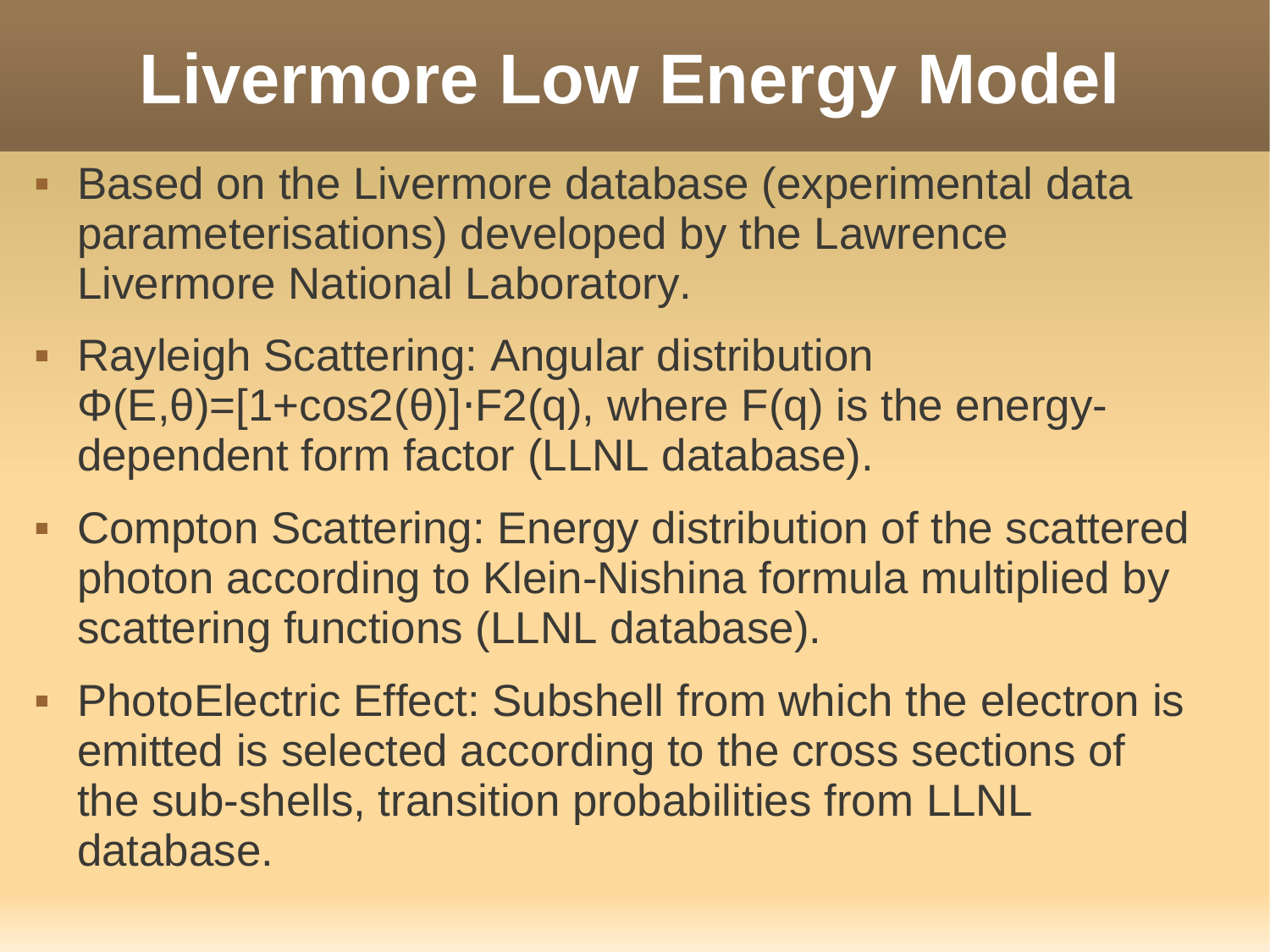### **v03\_hgate\_livermore\_standard: Main Code**

#### mc main.cu

- Number of required simulated particles
- **Physics list choice = Rayleigh, Compton, PhotoElectric**
- Water box is built
- **Physics model choice = Standard or Livermore** 
	- NB: there is no Standard Model Rayleigh.
- Woodcock tracking (also called delta tracking):
	- Material cross-sections vary within a geometric region
	- One common approach: Breaking the flight path into short segments within which the cross-section is assumed constant. ==> expensive calculations.
	- Delta-tracking approach: Uses a fictitious cross-section Σmax (the largest value expected during the particle flight). A trial flight distance is sampled using that cross section and the particle is moved that distance.
	- $P = \Sigma(s)$  / Σmax is determined. With probability P, the flight distance is accepted; with probability 1-P, it is rejected, and the entire procedure is repeated.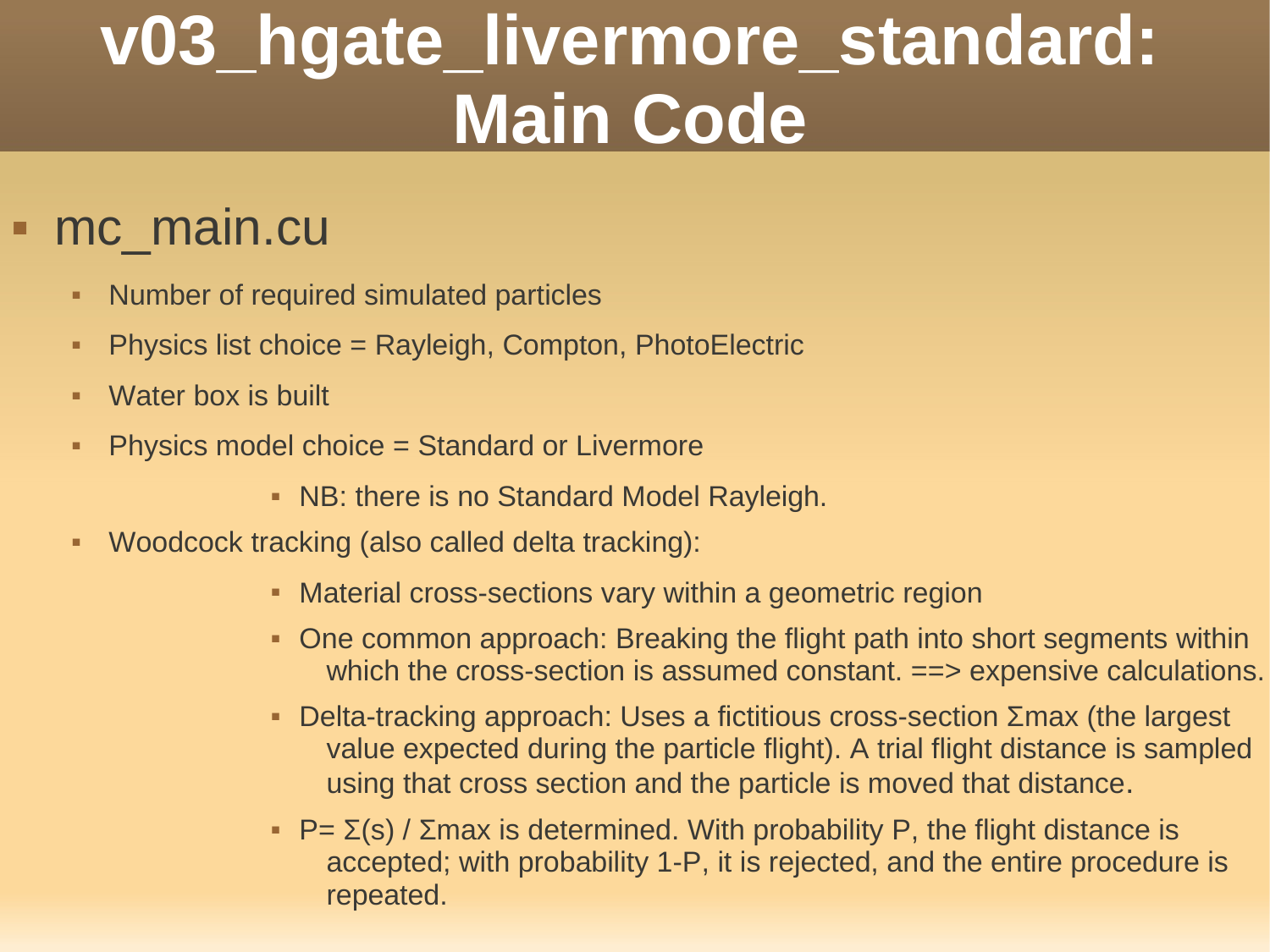## **v03\_hgate\_livermore\_standard: Functions**

#### • mc fun.cu

- Functions from CLHEP: loglog interpolation, linear interpolation, deflect particle (due to Compton of Rayleigh scatter)
- **Random Number generator BRENT xor256**
- Livermore: Rayleigh, Compton and PhotoElectric cross sections per Atom
- Standard: Compton and PhotoElectric cross sections per Atom
- Scatter Factors (Livermore): Rayleigh and Compton
- Functions: Compton scatter (STD and Livermore), Rayleigh Scatter (Livermore only), Total Compton and Photoelectric cross sections for a given material (STD and Livermore), Rayleigh Total cross section for a given material (Livermore only)
- Compton and Rayleigh Element Selector: Z material mixture
- Sources: Ficticious tracking (STD and Livermore), Interaction (physics and new particle direction), Phase space (which particle will be reloaded in stack), Open cross sections Tables.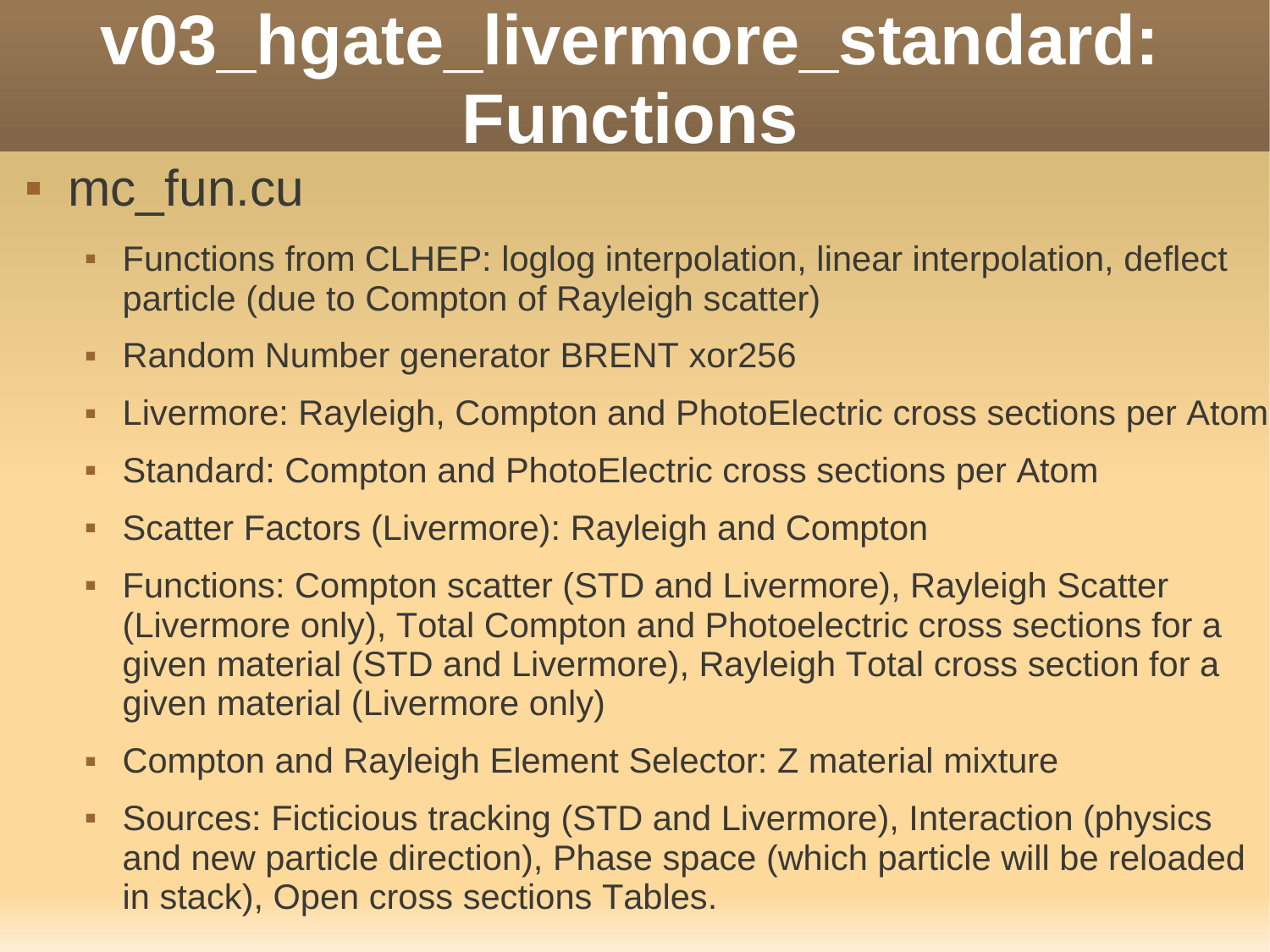# **v03\_hgate\_livermore\_standard: Materials, Cross-Sections, Data**

#### List of index materials  $0 - Air$ 1 – Water 2 – Body  $3 -$ Lung 4 – Breast 5 – Heart 6 – SpineBone 8 – Intestine 9 – Spleen 10 – Blood 11 – Liver 12 – Kidney 13 – Brain 14 - Pancreas mc\_cst.cu Constants, Materials Some cross-sections Scatter Factors (Compton, Rayleigh) PhotoElectric: Atomic number (Z)/ Atomic Mass (A) Ionization Potentials Sandia Tables (Z=1 to 30) Atomic Number Density for each element of materials Atom Bind Energy 7 - RibBone Data files (binary) Compton (x-sec and SF) Livermore PhotoElectric (x-sec)

Rayleigh (x-sec and SF) Livermore

Doppler Profiles for Compton ...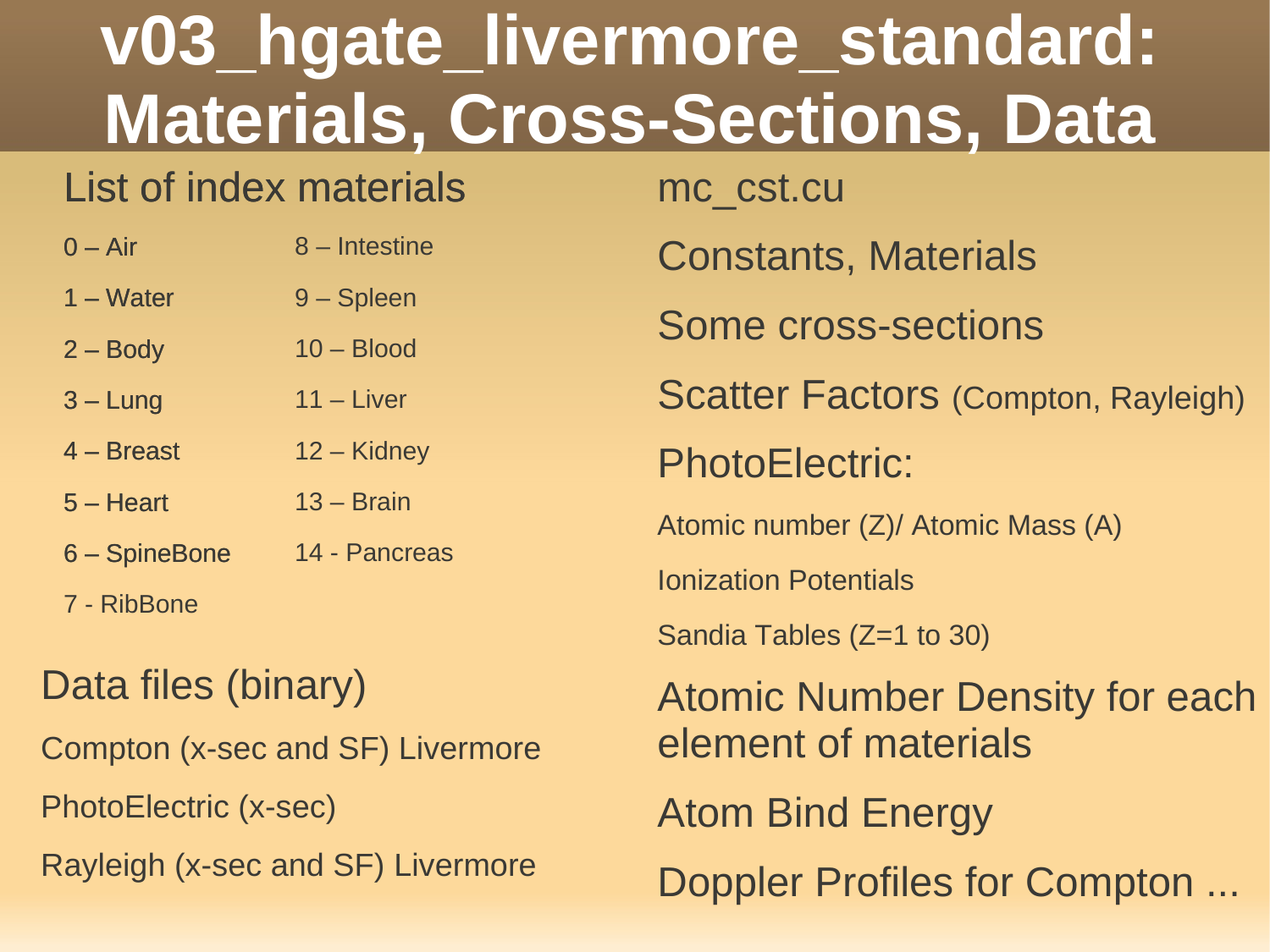#### **Notre status @ CCRT**

- Le groupe DSV n'a pas d'acces au GPU sur la machine Titane (48 serveurs GPU Tesla Nvidia destines aux utilisateurs GENCI)
- Contact: Christine Menache
	- Titane-GPU: demande Dari pour le 2ème semestre
	- Curie-GPU: demande Preparatory Access de type B qui dure 6 mois et donne acces a ~60 000h GPU (deadline 01.03.12).
- **BACKUP plan: Utilisation de la machine** Cesium (chaque noeud est equipe d'une carte GPU Nvidia) [tests uniquement]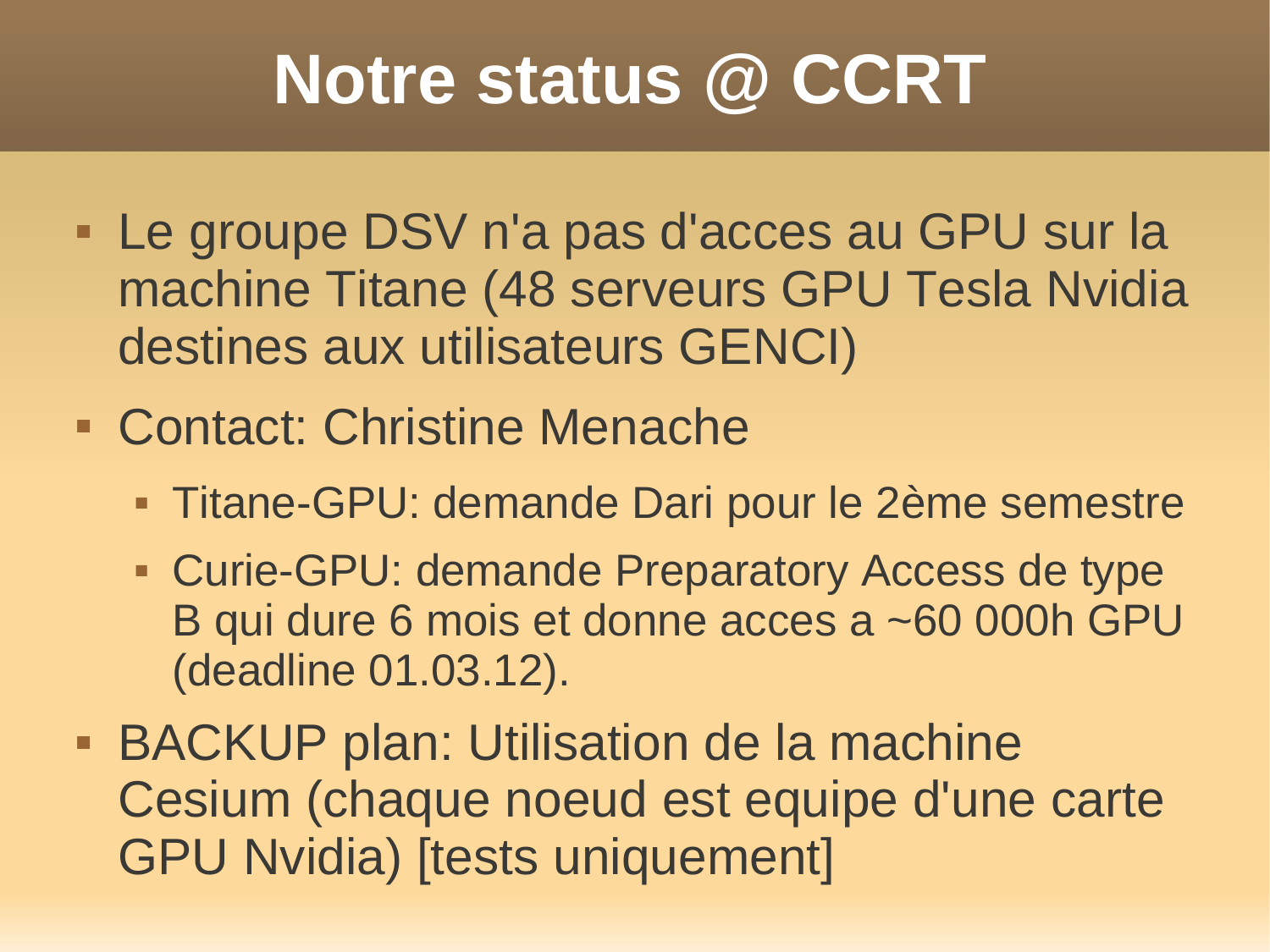## **Environnement et Compilation**

#### Environnement de travail CUDA sur Cesium

#!/bin/bash

#Chargement des modules GPU module load cuda/4.0

#Variable MPI\_HOME export MPI\_HOME=`which mpicc | sed 's/\/bin\/mpicc//g'

#### **- Compilation code**

nvcc -o mc\_main mc\_main.cu -arch compute\_20 -use\_fast\_math

#### Aucun Probleme!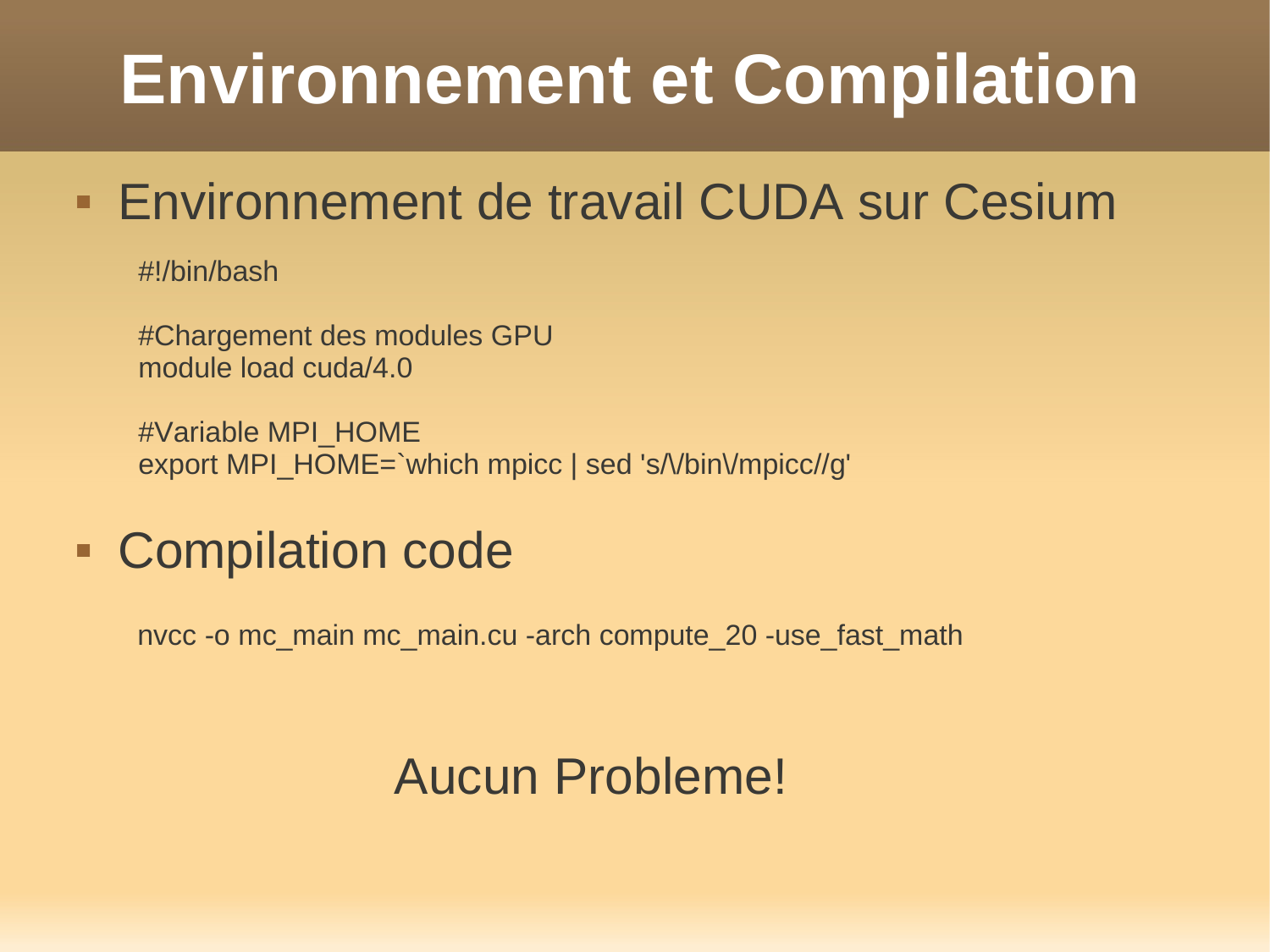### **Execution du code sur Cesium**

Les calculs sur les cartes graphiques se font en batch uniquement

```
#!/bin/bash
#MSUB -r slinky
#MSUB -N 1
# nombre de noeuds a allouer#MSUB -n 1
# nombre de processeurs a allouer
##MSUB -T 1800
#MSUB -q test
#MSUB -o slinky.o
#MSUB -e slinky.e
set -x
cd $BRIDGE_MSUB_PWD
#mpirun -np 1 /applications/cuda-4.0/sdk/C/bin/linux/release/deviceQuery
mpirun -np 1 ./mc_main 10
```
argument: Random Seed

| 340460.cesium22                                                                     | slinky | συσταπ<br>vcuplov | <u>PT AND TESTAMING</u><br>test@cesium22 | 0 PEN | Θ | 1800                                                                                                                                                                                                     | zvv<br>0 | יטדענ<br>1800 | 7168 |  |
|-------------------------------------------------------------------------------------|--------|-------------------|------------------------------------------|-------|---|----------------------------------------------------------------------------------------------------------------------------------------------------------------------------------------------------------|----------|---------------|------|--|
| Tot particles simulated: 1000 - 1000<br>Running time is $0.042941 s - tot export 0$ |        |                   |                                          |       |   | $\blacktriangleright$ - Differente architecture: Fermi (2.0) (julien)<br>versus Quadro (1.3)<br>- memoire insuffisante? Non :(<br>- en contact (permanent) avec le prof de la<br>formation GPU au CCC :) |          |               |      |  |